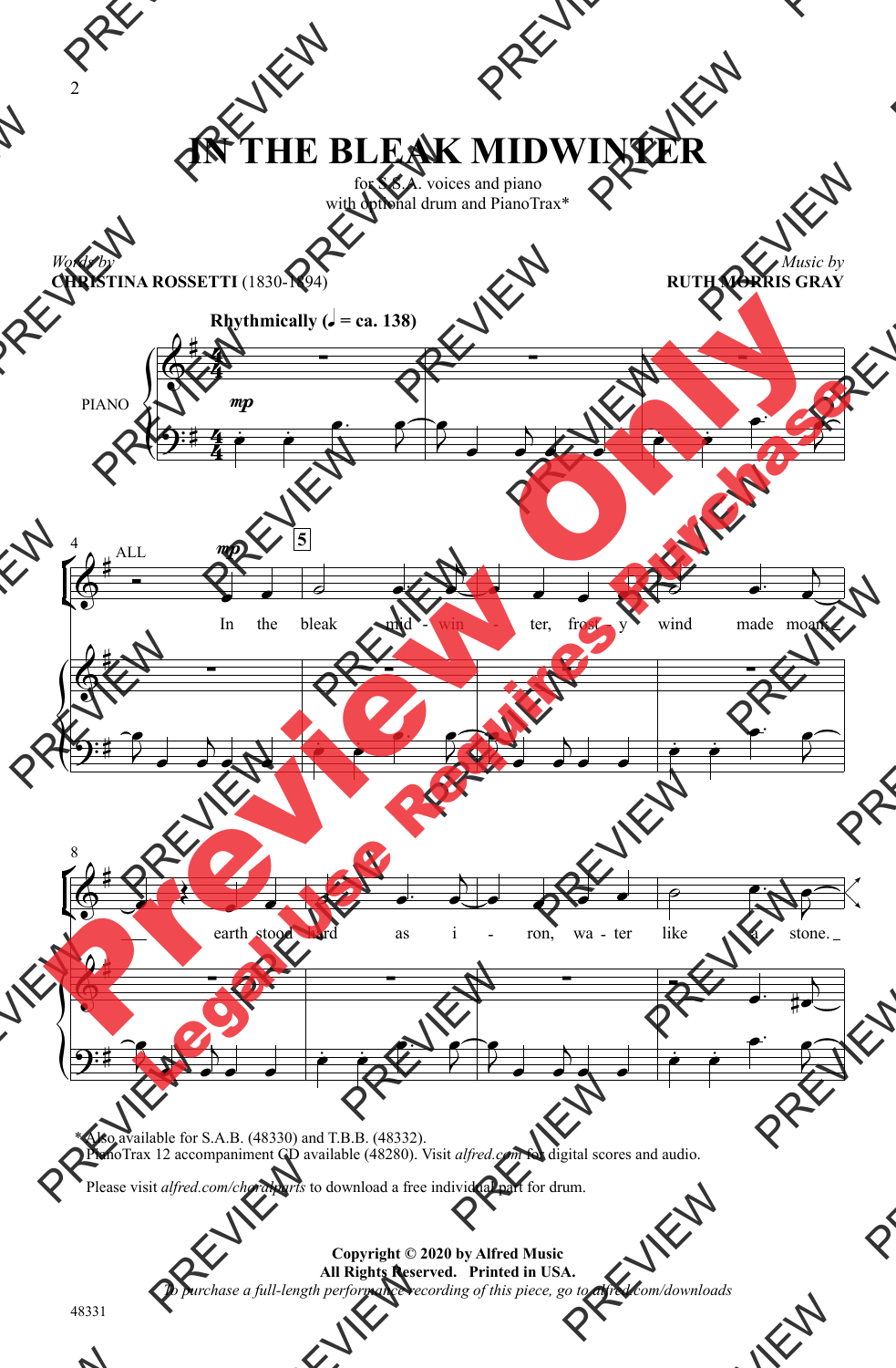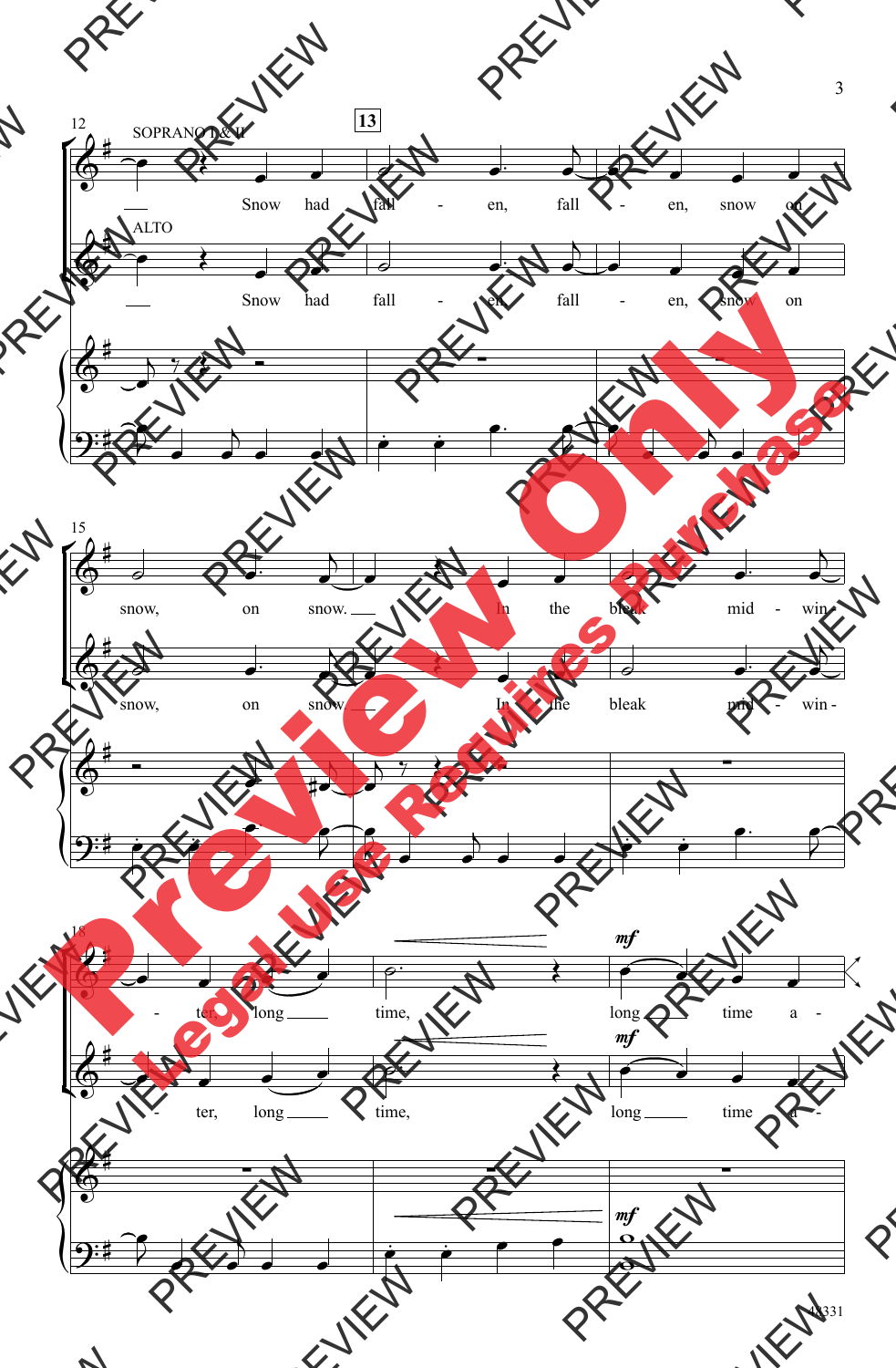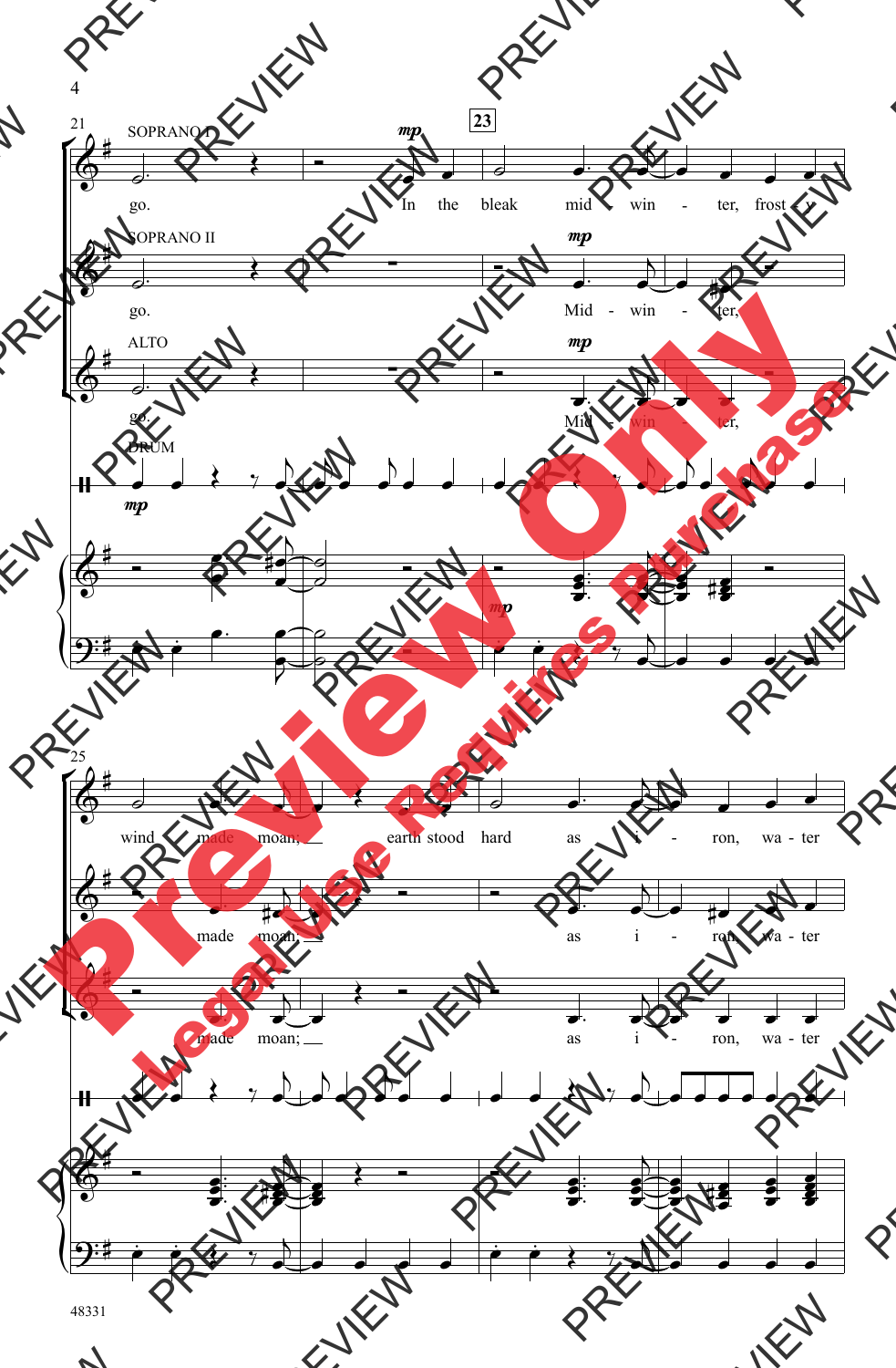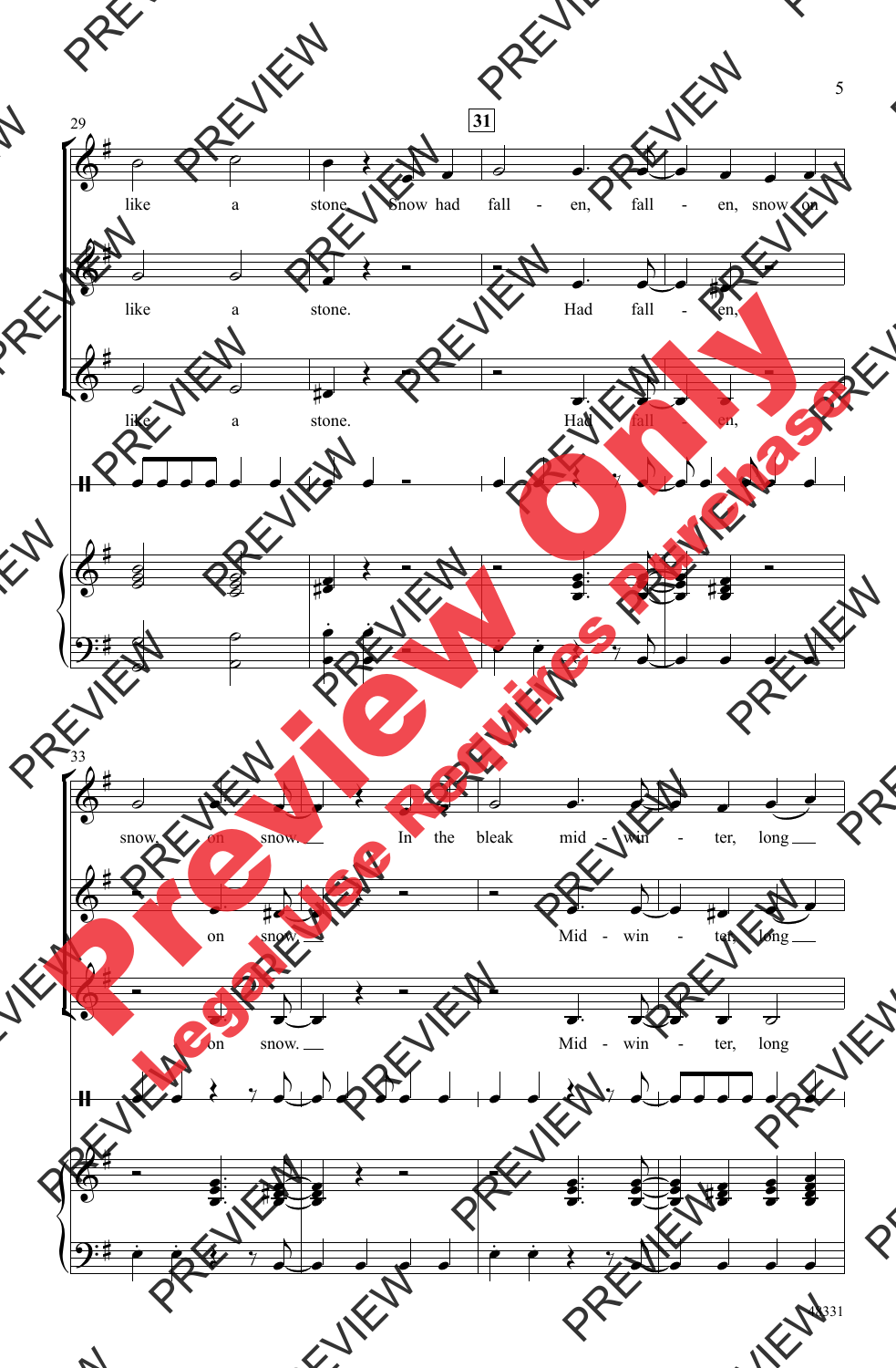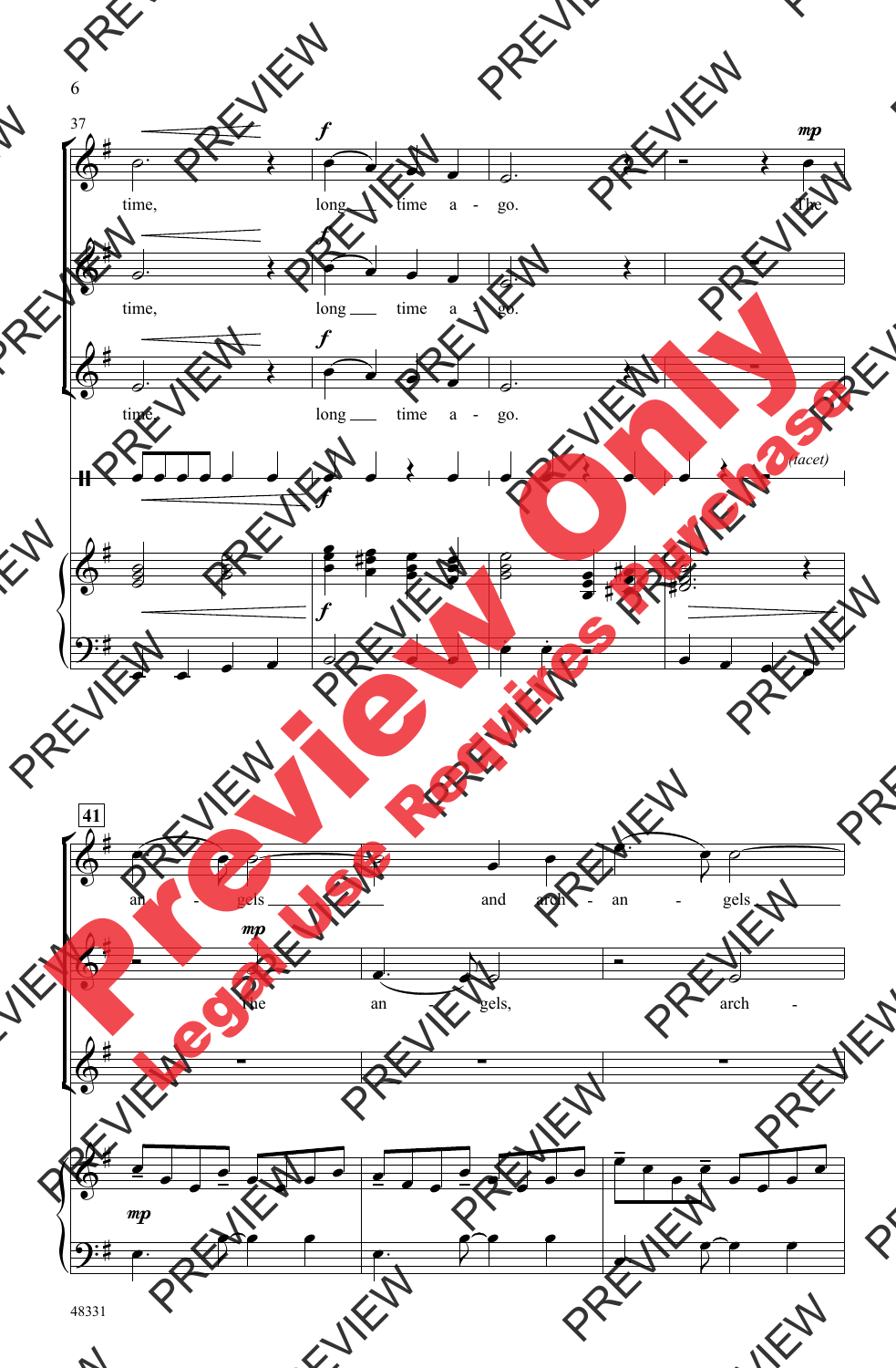

7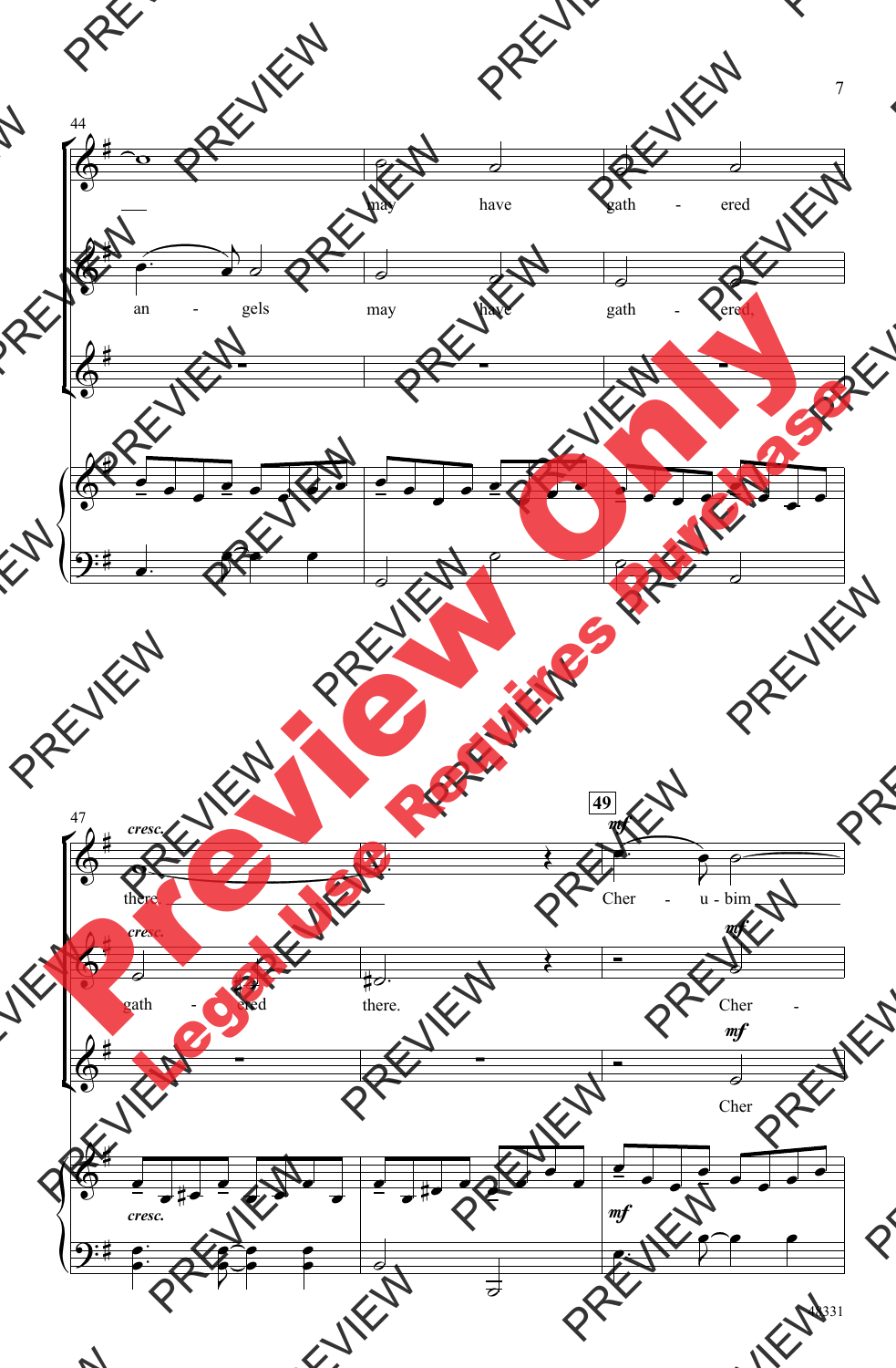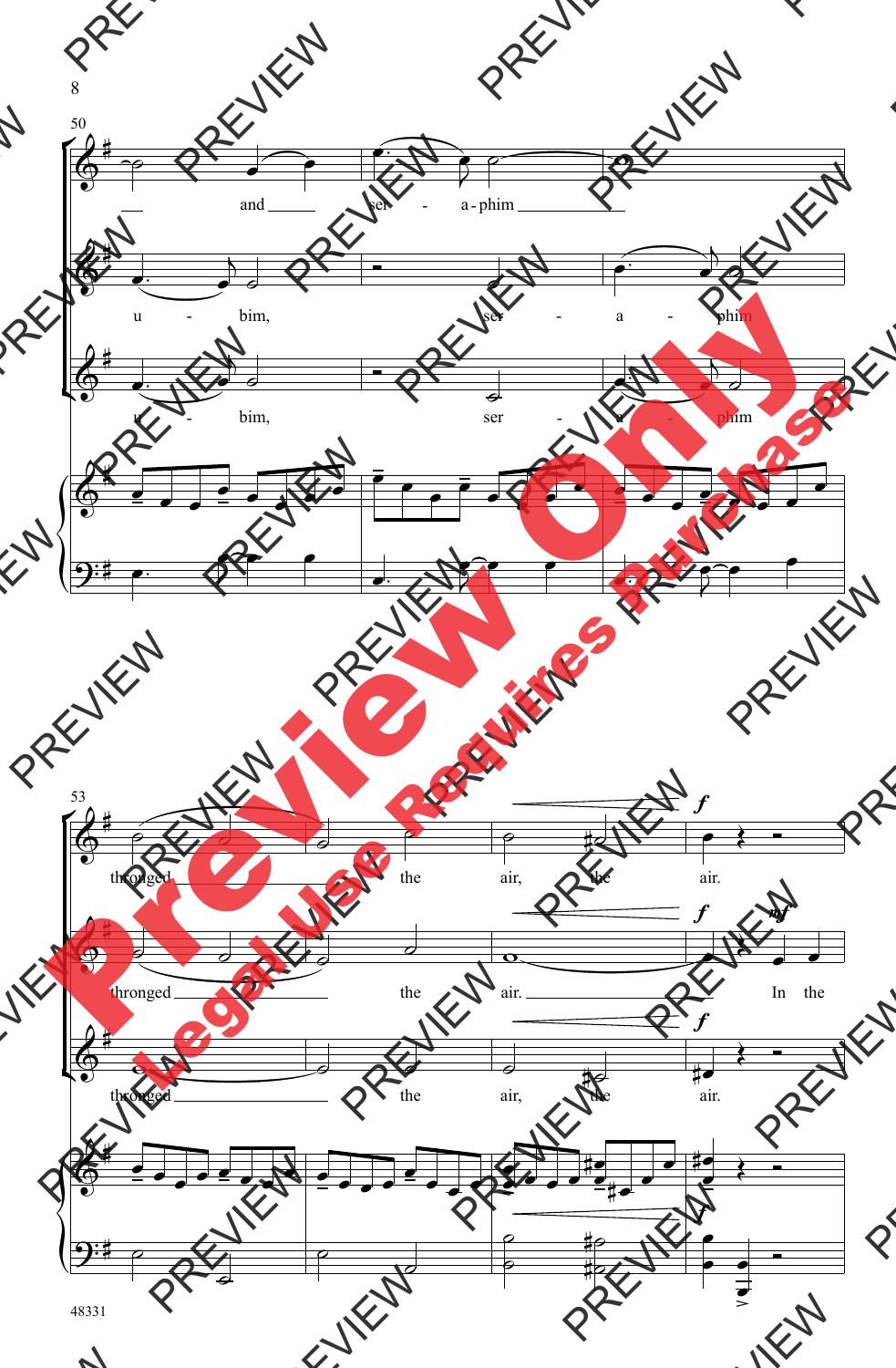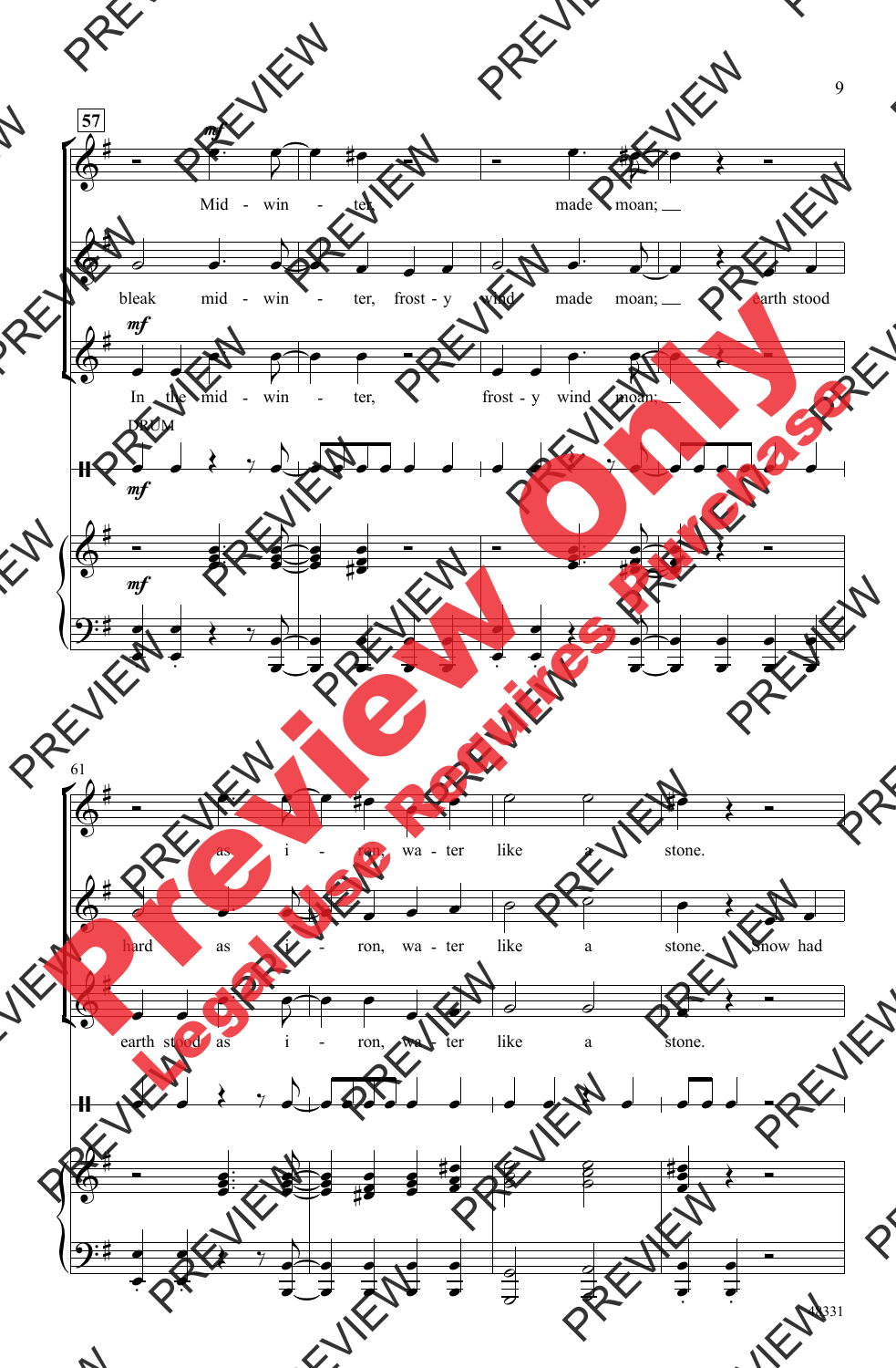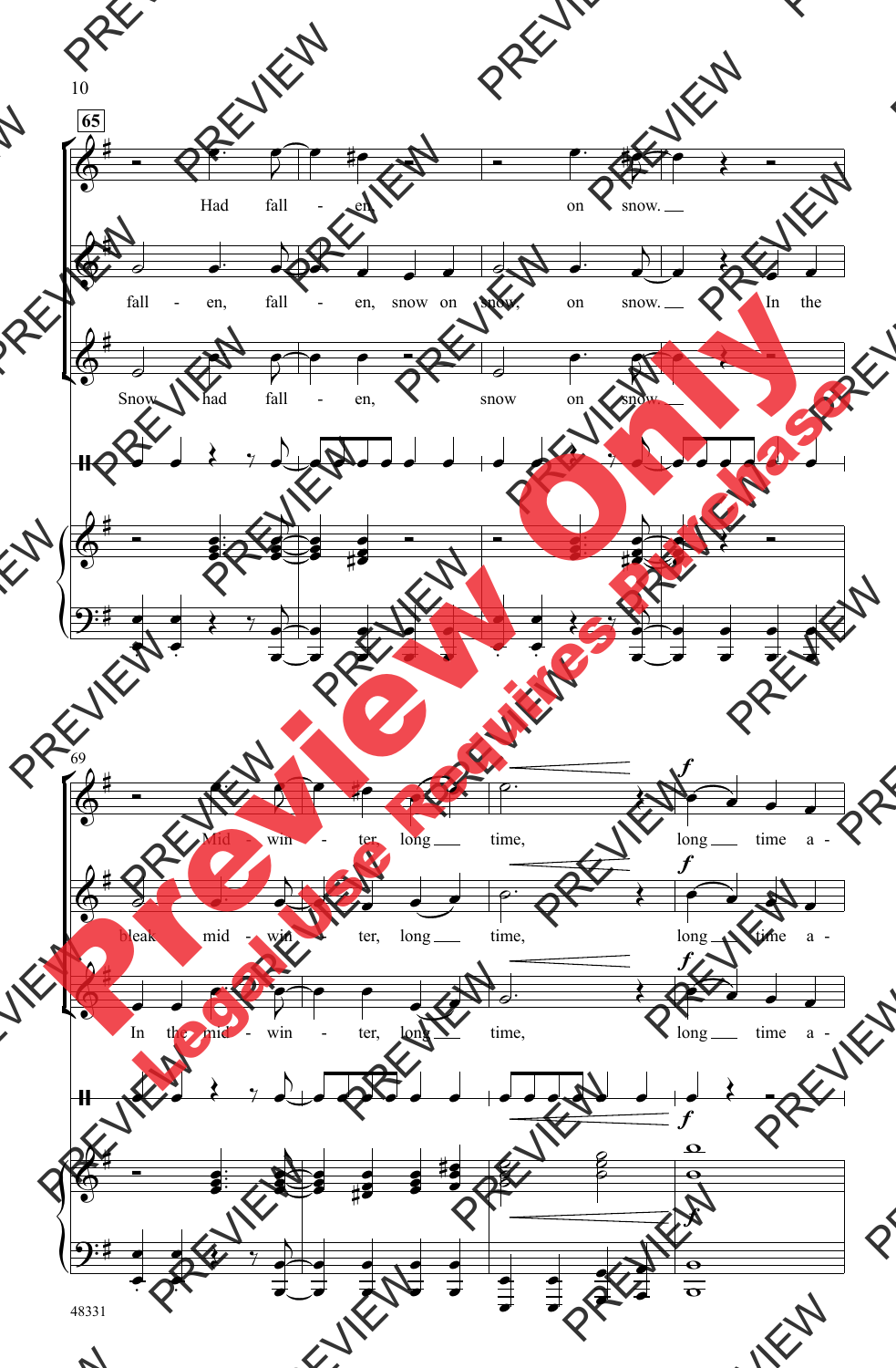

48331